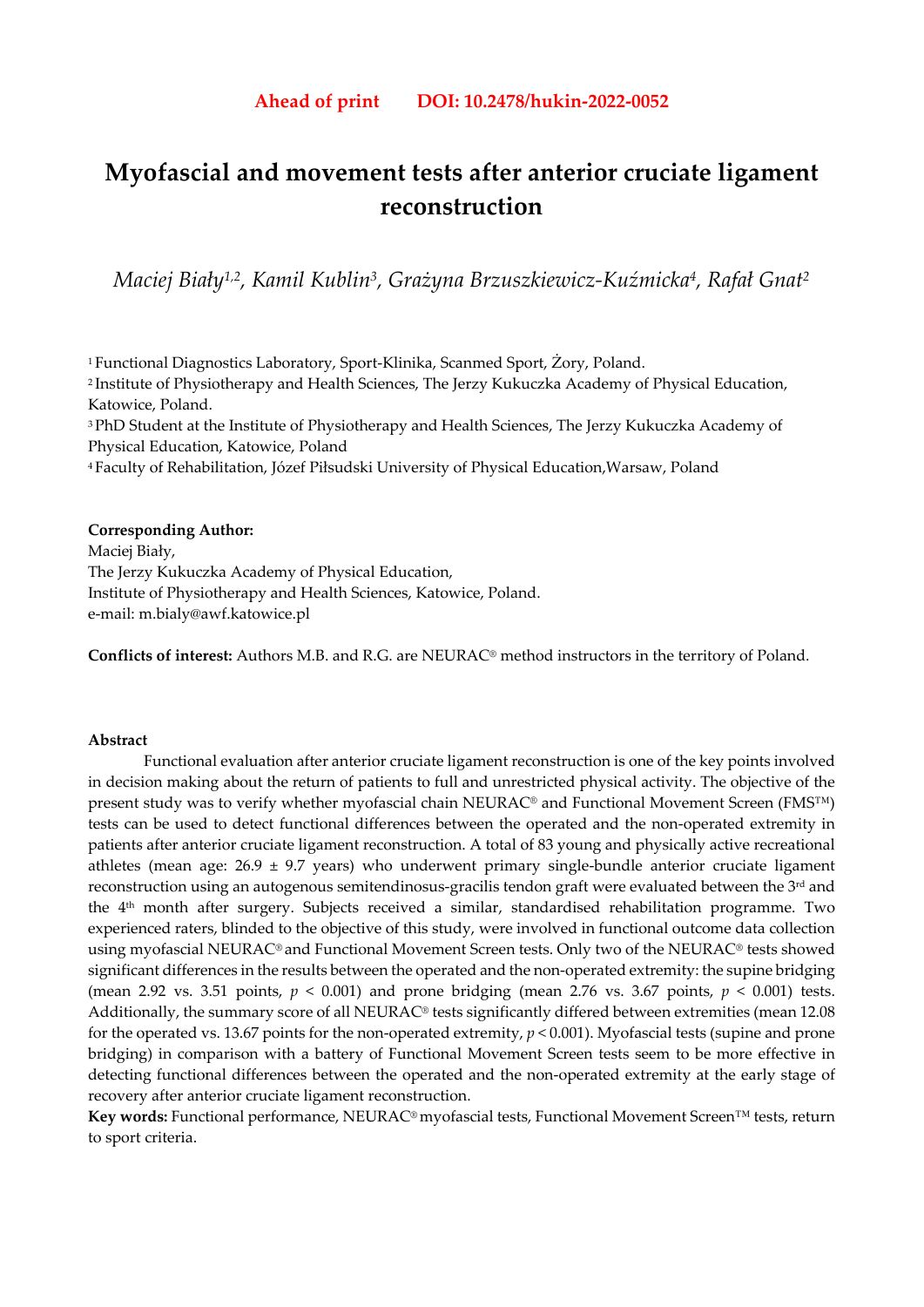#### **Introduction**

Among all types of ligament injuries, isolated tears of the anterior cruciate ligament (ACL) account for 31.5 to 38.2%, including 24% of injuries in soccer, 15% in handball players and 13% in skiers (Vauhnik et al., 2011). The incidence of a non-contact ACL tear is greater among pivoting sports athletes between 15 and 40 years of age (Barber-Westin and Noyes, 2011a; van Melick et al., 2016; Prodromos et al., 2007). In amateurs, 3% suffer from ACL injury every year, while in elite athletes this rate is close to 15% (Moses et al., 2012). Females damage their ACL 2 to 8 times more frequently than males (Myer et al., 2013; van Melick et al., 2016). In the majority of patients, an ACL tear requires surgery. In the United States alone, 125,000–200,000 ACL reconstructions (ACLR) are carried out yearly (Mayer el al., 2015). Data collected in Scandinavia show that 32– 38 patients per 100,000 inhabitants undergo ACL surgery (Granan et al., 2009). Most patients qualified for surgical intervention participated in sports at a competitive level at the time of injury (Barber-Westin and Noyes, 2011; Mayer el al., 2015). Hence, criteria for returning to unrestricted physical activity or returning to sports after ACLR are constantly being discussed in the literature (Ardern et al., 2011; Boyle et al., 2016; Narducci et al., 2011; Mayer el al., 2015).

Despite this, no consensus exists as to the time interval from surgical intervention to sport readiness, the most efficient rehabilitation programme, or a standardised diagnostic protocol that will allow safe return to pre-operative training loads and reduce the risk of subsequent injuries. Many authors underline that functional evaluation after ACLR should be based on objective criteria (Barber-Westin and Noyes, 2011a, 2011b; Engelen-van Melick et al., 2013; van Melick et al., 2016). As noted by Mayer et al. (2015), present in 70% of rehabilitation protocols, the time passed after surgery is still one of the most common criteria for returning to sports or increasing training loads (Barber-Westin and Noyes, 2011a, b). Seventeen percent take advantage of additional subjective criteria; however, only 13% of protocols are based on objective evaluation surrounding the process of decision making in sports readiness (Mayer el al., 2015). Interestingly, several authors have noticed that impaired biomechanics of the lower extremity can increase the risk of ACL re-injury (Renstrom et al., 2008; van Melick et al., 2016). Moreover, Barber-Westin and Noyes (2011b) emphasise that factors such as muscle strength, joint stability, neuromuscular control and the function of the lower extremity should be considered when deciding to return to physical activity after ACLR.

Nevertheless, most of the patients show motor control deficits in the lower extremity and the core region while returning to unrestricted sports activity (Blache et al., 2017; Mayer el al., 2015; Myer et al., 2013) and only 63% reach their pre-injury sports level (Ardern et al., 2011; Blache et al., 2017; Myer et al., 2013; Paterno et al., 2014). The main feature that characterises patients after ACLR includes the side-to-side differences observed between operated and non-operated extremities during functional activities in comparison to healthy people (Blache et al., 2017; Xergia et al., 2013), for example jumping (Ernst et al., 2000; Orishimo et al., 2010), squatting (Chmielewski, 2011), lateral step-down manoeuvre (Ernst et al., 2000), stair climbing (Chmielewski, 2011) and single-leg hopping or jumping (Ernst et al., 2000; Orishimo et al., 2010; Paterno et al., 2014). While the quantity of the asymmetry may be reduced and normalised within a year after surgery in low-demand activities such as squatting (Chmielewski, 2011), it may persist for more than a year in high-demand activities such as vertical jumping (Di Stasi et al., 2013).

There are many performance-based tests used to evaluate patients' function and side-to-side symmetry after ACLR. Many of these measures assess the combination of neuromuscular control, muscle strength and lower extremity confidence, as well as trunk control and ability to manage external loads. Most of widely performed tests are reliable and valid, for example the single-leg hop test, Y Balance test or isokinetic strength test, and they are utilised at various stages of recovery (Engelen-van Melick et al., 2013; Narducci et al., 2011). The Functional Movement Screen (FMS™) was used by Boyle et al. (2016) to evaluate adolescent patients who underwent primary ACLR 9 months postoperatively, but it is difficult to find data concerning adults in the early stages after ACLR. Recently, the NEURAC® myofascial sling tests and exercises have become a popular tool for screening and treating athletes (Linek et al., 2016) or patients with musculoskeletal disorders (Park et al., 2017). However, to date, there are no data on the use of NEURAC® tests in the ACLR population.

This study sought to determine whether NEURAC® myofascial chain tests and FMS™ tests can be used as tools to detect motor control impairment and asymmetries between operated and non-operated extremities in adults in the early postoperative phase after ACLR. Additionally, correlations between particular NEURAC® myofascial chain tests and FMS™ were evaluated.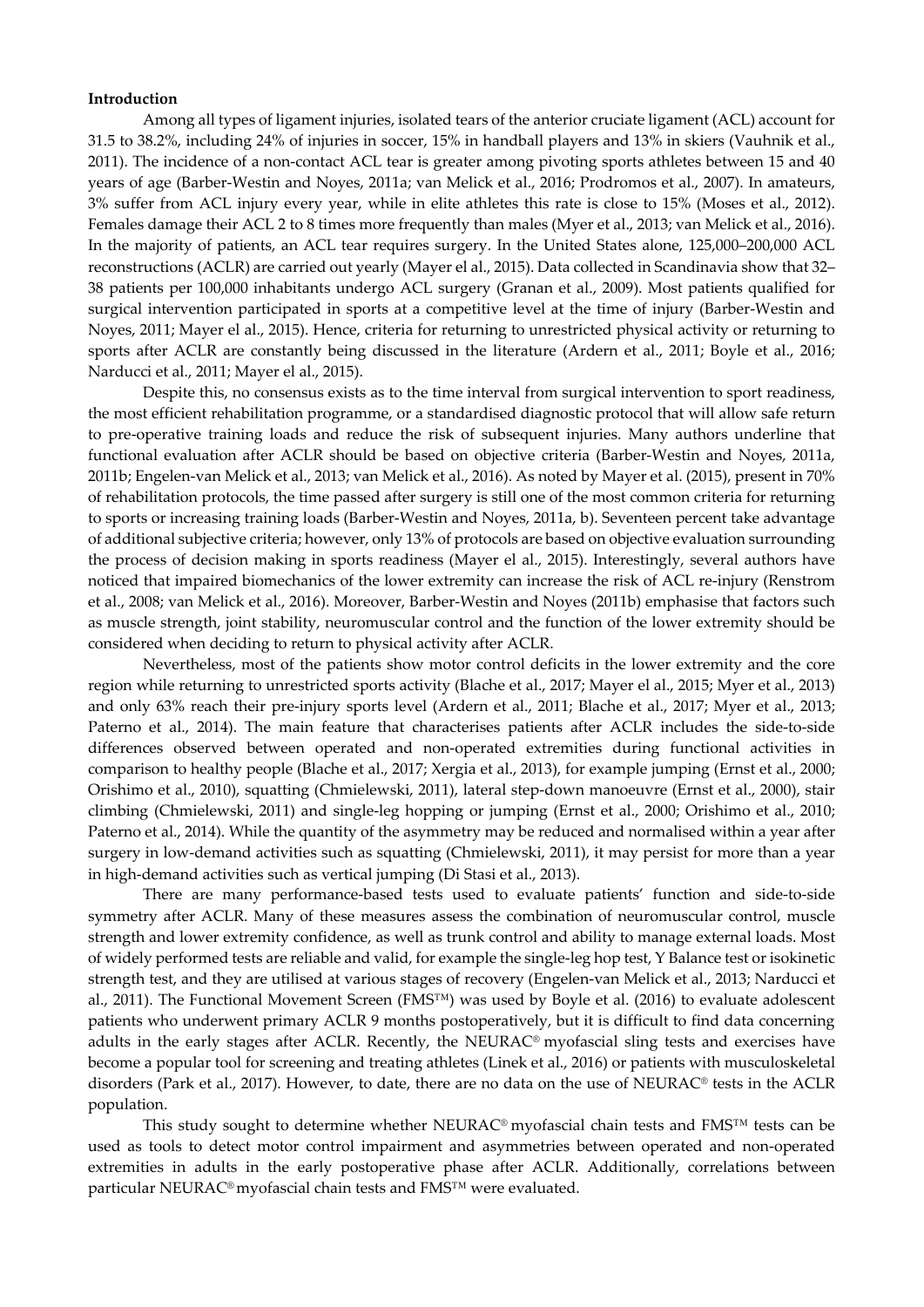## **Methods**  *Participants*

A total of 83 recreational athletes (mean age,  $26.9 \pm 9.7$  years) who underwent primary single-bundle ACLR using the autogenous semitendinosus-gracilis (STG) tendon graft performed by an experienced surgeon (over 10 years of experience in ACLR) were evaluated in this study. The ACLR was performed on the dominant ( $n = 40$ ) and the non-dominant ( $n = 43$ ) lower extremity. All enrolled patients complied with the inclusion criteria, which were: ACLR using the STG graft, no history of previous ACLR (both lower extremities), and no additional extra or intra-articular repairs (e.g. posterior lateral complex reconstruction or menisci repair). Subjects were recreational athletes who participated in sports on a regular basis (min. 3 times/week), the primary sport/activity at the time of the ACL injury was: soccer (37.3%), skiing (20.5%), volleyball (15.7%), martial arts (10.8%), home activities (7.2%), basketball (3.6%), ice hockey (2.4%), handball (1.2%), and tennis (1.2%). Participants did not attend any preoperative rehabilitation. After surgery, participants received a similar standardised rehabilitation program under the direction of a physiotherapist who was not associated with this study. Each patient received precise guidelines for ACL rehabilitation in the early postoperative phase, focusing on the knee range of motion, oedema management, muscle strength and proprioception drills, as well as the progression of the exercise regime. The research was approved by the local Ethics Committee and all participants gave written informed consent. Demographic characteristics of participants are presented in Table 1.

## *Measures*

Before the measurement all participants were asked about their well-being and health condition, especially lack of any pain symptoms within the musculoskeletal system. During the measurement, the pain was not specifically controlled using pain scales (e.g. VAS), however, participants were clearly informed to terminate the test in case of pain occurrence at any stage of NEURAC® or FMS™ testing. The examination of each participants was preceded by a 10-min warm up on a bicycle ergometer, during which the rater briefly explained each step of the functional assessment procedure. First, to evaluate side-to-side differences, four basic NEURAC® myofascial chain tests were implemented: supine pelvic lift (SPL), supine bridging (SB), prone bridging (PB) and side-lying hip abduction (SLHA) (Figure 1 – left section). Each of these myofascial tests has five standardised levels of difficulty. In order to pass each level, the test should be performed without provoking any pain or misalignment of the body segments. At each level, the rater evaluates the quality of movement from the starting to the end-range position, capability to maintain the end-range position for more or less than 3 s (one regular breathing cycle), and quality of movement when returning to the starting position. A level 3 score is expected for a person without any musculoskeletal problems. The right and left sides of the body are tested separately for comparison and the weight-bearing extremity is defined as the side to be tested. At each level of testing, the participant was asked to lift up the body to a straight position by pressing the lower extremity into the sling. The rater used verbal instructions during the first trial. If participants succeeded, they progressed to the next level. If they failed, the rater marked the score (the last level at which the participant succeeded). Subsequently, the rater tested the opposite side. Scoring at level 1 or 2 is described as a "weak link" (e.g. biomechanical and/or neuromuscular dysfunction). Side differences at level 3 and higher are considered to be neuromuscular imbalances (Kirkesola, 2009). In the next step of the procedure (after an approximately 5-min rest interval), the standardised FMS™ test was performed. The battery of FMS™ tests consists of seven dynamic tests to evaluate the quality of fundamental movement patterns, which are based on muscle strength, flexibility, range of motion and neuromuscular control, and to detect any significant movement dysfunction or asymmetry (Chorba et al., 2010; Minick et al., 2010). Each participant was allowed three trials for each of the seven tests [the deep squat (DS), in-line lunge (ILL), hurdle step (HS), shoulder mobility (SM), active straight leg raise (ASLR), trunk stability push-up (TS), and quadruped rotary stability (RS)] (Figure 1 – right section). Each test was scored from 0 to 3 points using specific evaluation criteria, with a total possible score from 0 to 21 (the sum of scores from seven tests) (Minick et al., 2010; Teyhen et al., 2012a). Participants scored 0 if pain occurred during the movement, 1 if they were unable to complete the movement task, 2 if they were able to complete the task but with additional compensatory movements, and 3 if they completed the task efficiently without any pain or compensatory movements. The FMS™ has been verified to be reliable (Minick et al., 2010; Teyhen et al., 2012a) and efficient (Teyhen et al., 2012b). Additionally, in this study, the number of bilateral movements in which the lower extremities were involved was recorded for detecting asymmetries between the operated and the non-operated extremity. *Design and Procedures*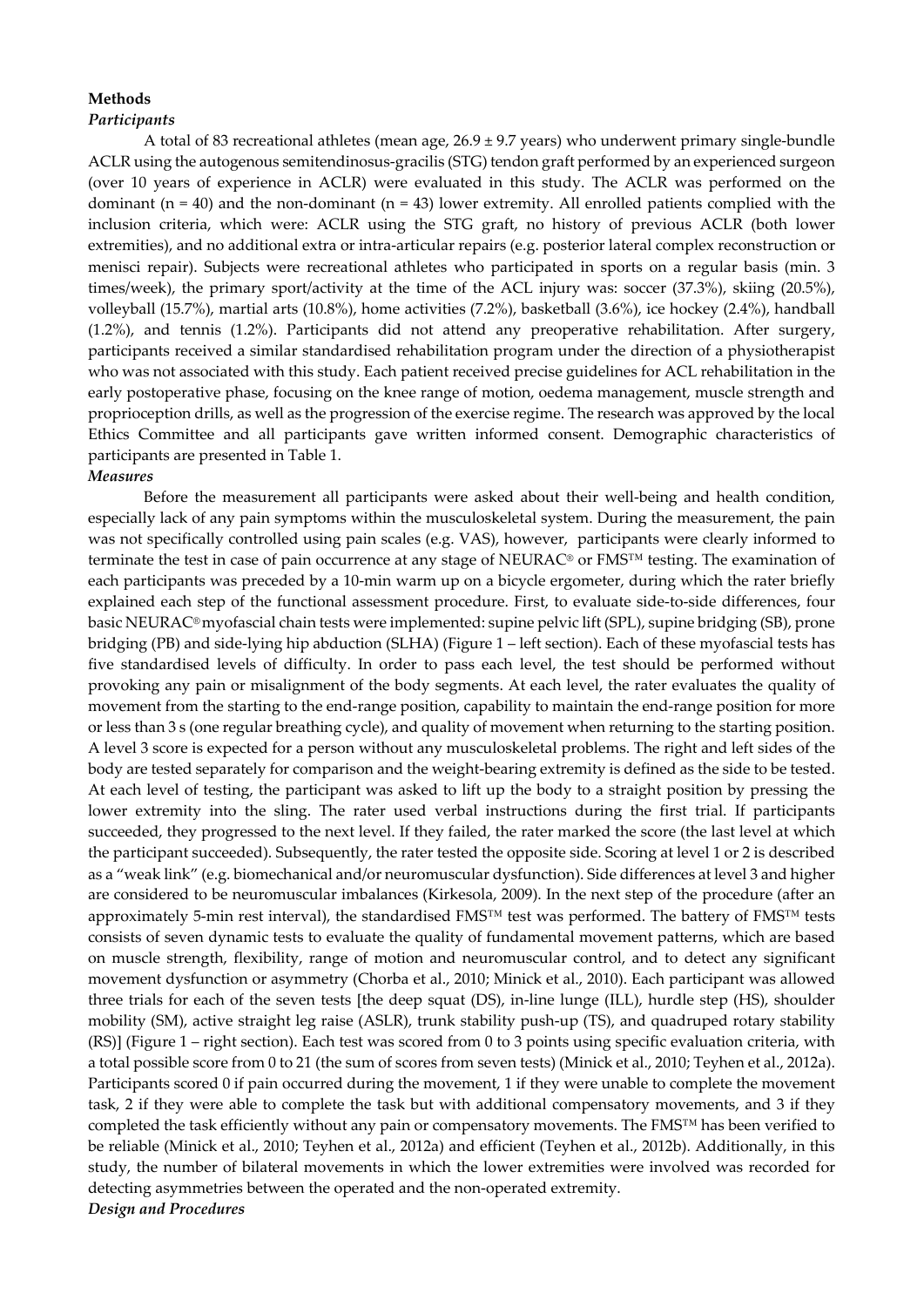This was a retrospective review of prospectively collected data from a cohort undergoing ACLR surgery. All data were collected in the early postoperative phase  $(3.4 \pm 0.5 \text{ months})$  after ACLR.

 Two raters blinded to the objective of this study were involved in the collection of data on the patients' functional outcome. These raters were experienced certified physiotherapists (8 years of experience in orthopaedic rehabilitation), with 4 years of training in functional diagnosis using NEURAC® and FMS™ tests. A pilot study was conducted with 12 participants in order to achieve a reliable level of agreement between raters for NEURAC® myofascial chain and FMS™ tests which resulted in a weighted Kappa-Kohen coefficient of 0.75. Data processing was carried out by a third independent rater who was not informed about the objective of the study, the type of patients tested, the type of surgery, or the time interval from surgery to functional assessment.

The instruments used included the Redcord Workstation suspension and sling system device for body-weight-bearing NEURAC® myofascial chain tests and a standard FMS™ Kit for functional movement evaluation.

## *Statistical Analysis*

Due to the ordinal character of the gathered data, non-parametric statistics were used, such as the Mann-Whitney U test and the r-Spearman correlation coefficient. The threshold of statistical significance was set at  $p = 0.05$ . Moreover, the numbers and percentages of participants were calculated who scored higher, equal or lower for the non-operated than for the operated lower extremity in the selected functional tests. This calculation was based on the assumption that, at the  $3<sup>rd</sup>-4<sup>th</sup>$  month after surgery, the operated lower extremity may show lower scores than the non-operated extremity due to its incomplete recovery.

### **Results**

Statistical comparison of the scores of the individual functional tests showed significant differences between the operated and the non-operated lower extremity considering NEURAC® tests alone, such as the SB test (2.92 vs. 3.51 points, respectively, *p* < 0.001), PB test (2.76 vs. 3.67 points, *p* < 0.001) and the summary score of all NEURAC® tests (12.08 vs. 13.67 points, *p* < 0.001). No significant differences were found for all remaining functional tests.

 In the analysis of the number of participants who scored higher, equal or lower for the operated than for the non-operated lower extremity in the selected functional tests (Table 2), the tests mostly demonstrated equal scores, despite the observed lower functional capacity of the operated extremity. The only exceptions were the SB and PB tests, in which non-operated extremities were scored higher (better) in 52 (62.6%) of the cases.

Several positive, weak and significant correlations between the FMS™ and NEURAC<sup>®</sup> test scores were found. With regard to the operated extremity, correlations were found between the ILL and PB tests ( $r = 0.26$ ), the ILL test and the summary score of the NEURAC® tests ( $r = 0.19$ ), the summary score of the FMS<sup>™</sup> tests and the SB test ( $r = 0.25$ ), the summary score of the FMS<sup>™</sup> tests and the PB test ( $r = 0.26$ ), and summary scores of the FMS<sup>™</sup> and NEURAC<sup>®</sup> tests (r = 0.25) (Table 3). With regard to the non-operated extremity, correlation was found only between the ILL and PB tests ( $r = 0.26$ ) and the ILL test and the summary score of the NEURAC<sup>®</sup> tests ( $r = 0.16$ ) (Table 3).

#### **Discussion**

The aim of the present study was to determine whether the chosen NEURAC® and FMS™ tests are appropriate tools to detect motor control impairment and functional asymmetries between operated and nonoperated extremities in the early postoperative phase after ACLR. To the best of our knowledge, this is the first comparison of NEURAC® tests with FMS™ functional movement tests in the ACLR population. The most important finding was that NEURAC® tests, such as SB (operated extremity 2.92 points vs. non-operated 3.51 points) and PB (2.76 vs. 3.67 points) tests, as well as the NEURAC® summary score (12.08 vs. 13.67 points), were able to detect side-to-side differences between the operated and the non-operated extremity. None of the FMS™ tests, which were originally developed to evaluate side-to-side motor control imbalances (HS, ILL, ASLR, RS) between lower extremities, showed significant differences.

Moreover, we assumed that, at the selected post-ACLR treatment stage, the operated extremity would show worse functional outcomes due to its incomplete recovery. In accordance with this, we found that SB and PB tests showed higher results for the non-operated extremity in 62.6% of the patients. In contrast, all of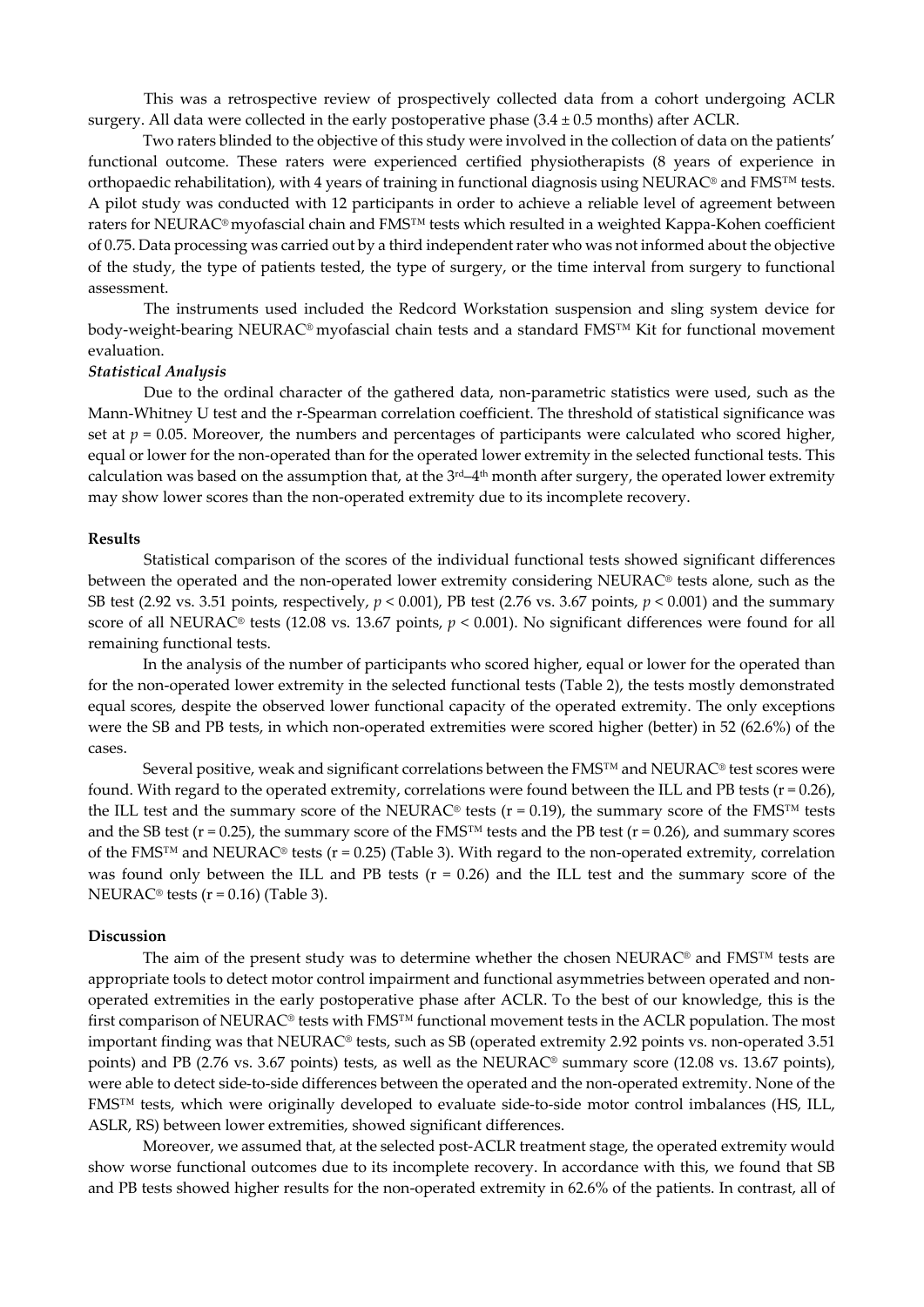the aforementioned FMS™ tests demonstrated equal scores between extremities in the majority of the cases, for example, in 90.4% of cases for the ILL test and in 81.9% for the ASLR test.

All of the NEURAC® tests are intentionally designed to evaluate side-to-side differences and use progressive body-weight loads to detect asymmetries. It is well known that use of the STG type of graft promotes significant asymmetries in quadriceps and hamstring muscle strength of the operated extremity as compared to the non-operated extremity, both in the early and late post-ACLR recovery stage (Ithurburn et al., 2018; Rogowski et al., 2019). Therefore, it seems crucial to employ a diagnostic tool that is safe at each stage of recovery after ACLR and also allows detection of side-to-side asymmetries. The nature of both SB and PB NEURAC® tests reflects these specific requirements. The SB and PB tests place body weight on the addressed muscle groups (SB – hamstring muscles; PB – quadriceps femoris) with constant underlying core control. This may explain the significant results between the operated and the non-operated extremity and the higher number of worse scores for the operated extremity observed in these particular tests (62.6%).

Attempts to screen ACLR functional outcomes using the FMS™ tests provide contradictory data. Based on the results of this study, there is no significant difference between the operated and the non-operated extremity for the chosen FMS™ tests. The percentage of lower scores for the operated extremity is low, and ranges from 1.2 to 10.8%. Similar results were reported by Mayer et al. (2015) who evaluated ACLR patents 6 months after surgery and found no significant difference in the FMS™ test results between the patients who were clinically cleared for return to sporting activities without restriction (total FMS<sup>™</sup> score: 12.7 ± 2.9) and those who were not (total FMS<sup>™</sup> score:  $12.8 \pm 2.7$ ). Originally, the FMS<sup>™</sup> was developed to assess functional movement on the basis of sufficient muscular strength and proper motor control. However, based on our results, we can conclude that FMS™ tests for the trunk and lower region of the body (HS, ILL, ASLR, RS) are not specific enough to detect functional side-to-side asymmetries in ACLR patients 3 months after surgery. The higher scores of these tests may lead to overestimation of the total FMS™ score. In our research, the mean total score of FMS<sup>™</sup> was  $14.7 \pm 2.4$ , showing better functional outcomes in our group compared to previous data in ACLR patients (Mayer et al., 2015). The use of FMS™ in postoperative testing after ACLR should be followed by the use of additional tools to provide more functional details concerning patients after ACLR.

To date, there is little data describing correlations between FMS™ and NEURAC® tests. Linek et al. (2016) found that an 8-week training program based on NEURAC® exercises (employing motor tasks similar to NEURAC® tests) in young male volleyball players positively influenced FMS™ results (more than 90% of the subjects scored  $\geq 17$  points in FMS<sup>™</sup> after the training period), which may be important from the perspective of injury prevention in this group of athletes. In our study, NEURAC® tests and FMS™ tests showed almost no significant correlations, with some exceptions. In the operated extremity, the outcomes of the ILL FMS™ test were significantly related to the lower values of the PB test (both tests are asymmetrical and engage the gluteal muscles) and the total score of NEURAC® (weak positive correlations of 0.26 and 0.19, respectively). Additionally, we found a significant, weak, positive relationship between the total FMS™ score and two NEURAC tests, SB  $(r = 0.25)$  and PB  $(r = 0.26)$ . In the authors' opinion, these correlations can be considered as a random outcome.

In the non-operated extremity, we noticed two weak, positive and significant correlations: the ILL test was positively correlated with the SLHA ( $r = 0.26$ ) and the NEURAC<sup>®</sup> total score ( $r = 16$ ). The correlation between the ILL and SLHA might be explained by the nature of these movement tasks since both tests evaluate lower extremity motor control based on gluteus medius strength as well as hip, pelvis and trunk control/stability.

There are several limitations of this study. First, although the two utilized screening methods evaluate similar functional features such as motor performance based on trunk control, they are performed in two different environments: FMS™ – on a stable surface, and NEURAC®– in unstable suspension. Second, due to the time of enrolment we were unable to collect preoperative FMS™ and NEURAC® outcomes, which would have provided a convenient baseline measurement to compare to changes in functional outcomes over time. In addition, due to the small number of female participants we did not analyze intergender differences and our study was conducted only on generally young, physically active recreational athletes, thus the results cannot be generalized (e.g. to a high-level athletes population).

Clinical application of the present results could be of importance for the optimal loading progression in physiotherapeutic protocols after ACLR, which is novel information in the professional field. In the outlined group of patients, the exclusive utilization of the FMS™ tests in the early phase of the recovery can potentially lead to overestimation of the subjects' functional performance and expose them to excessive loads during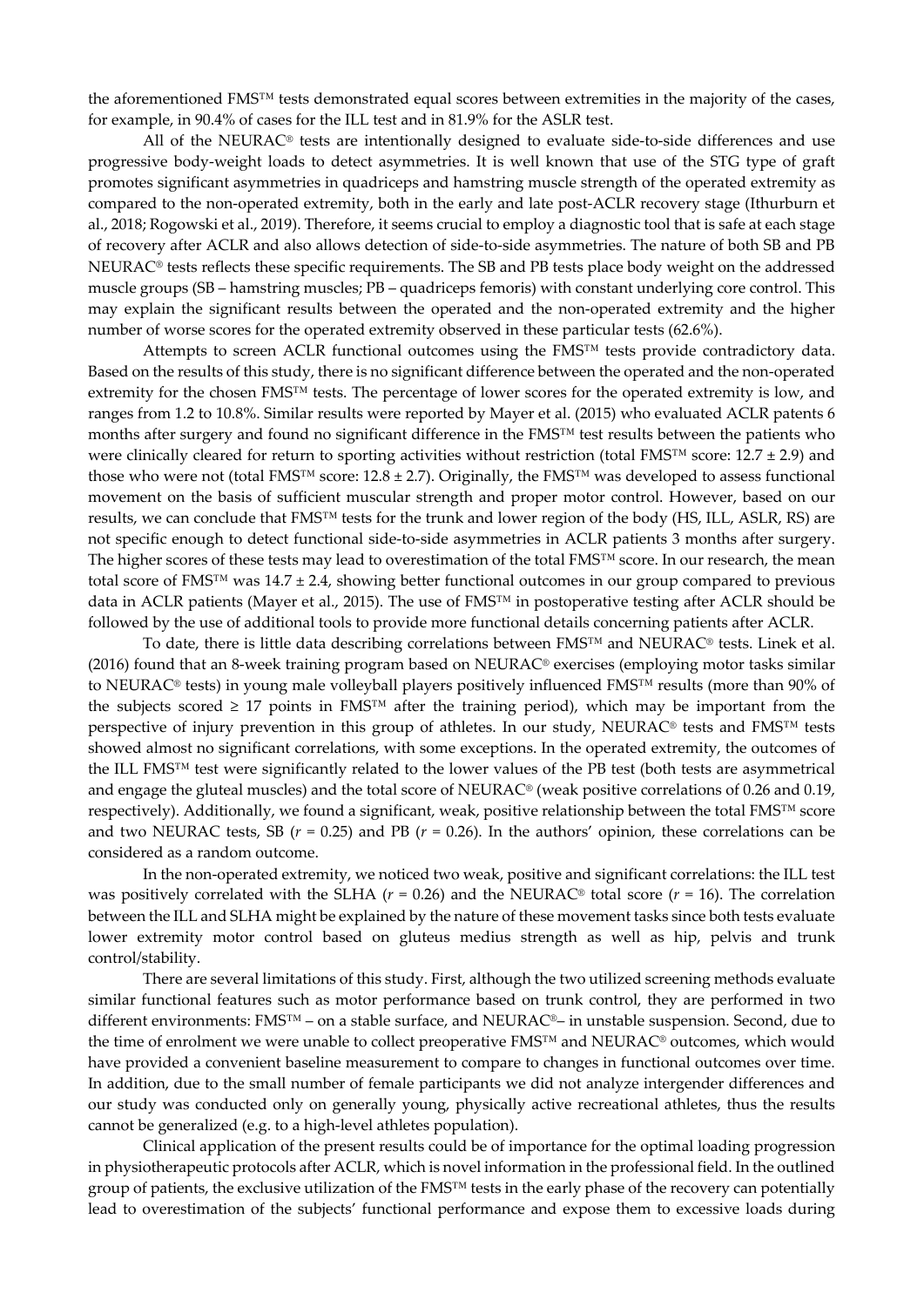treatment. This, in turn, decides on the safe application of the therapy. Additionally, advantages of the NEURAC® SB and PB tests are: high simplicity, low financial costs and time consumption. Moreover, these tests detect lower extremity asymmetry, which constitutes the critical factor leading to re-injuries after ACLR.

## **References**

Ardern, C. L., Webster, K. E., Taylor, N. F., & Feller, J. A. (2011). Return to sport following anterior cruciate ligament reconstruction surgery: a systematic review and meta-analysis of the state of play. *British Journal of Sports Medicine*, *45*(7), 596-606. https://doi.org/10.1136/bjsm.2010.076364.

Barber-Westin, S. D., & Noyes, F. R. (2011a). Objective criteria for return to athletics after anterior cruciate ligament reconstruction and subsequent reinjury rates: a systematic review. *The Physician and Sports Medicine, 39*(3), 100-110. https://doi.org/10.3810/psm.2011.09.1926.

Barber-Westin, S. D., & Noyes, F. R. (2011b). Factors used to determine return to unrestricted sports activities after anterior cruciate ligament reconstruction. *Arthroscopy, 27*(12), 1697-1705. https://doi.org/10.1016/j.arthro.2011.09.009.

Blache, Y., de Fontenay, B. P., Argaud, S., & Monteil, K. (2017). Asymmetry of inter-joint coordination during single leg jump after anterior cruciate ligament reconstruction. *International Journal of Sports Medicine, 38*(02), 159-167. https://doi.org/10.1055/s-0042-109976.

Boyle, M. J., Butler, R. J., & Queen, R. M. (2016). Functional movement competency and dynamic balance after anterior cruciate ligament reconstruction in adolescent patients. *Journal of Pediatric Orthopaedics, 36*(1), 36-41. https://doi.org/10.1097/BPO.0000000000000402.

Chmielewski, T. L. (2011). Asymmetrical lower extremity loading after ACL reconstruction: more than meets the eye. *Journal of Orthopaedic and Sports Physical Therapy, 41*(6), 374-376. https://doi.org/10.2519/jospt.2011.0104. Chorba, R. S., Chorba, D. J., Bouillon, L. E., Overmyer, C. A., & Landis, J. A. (2010). Use of a functional movement screening tool to determine injury risk in female collegiate athletes. *North American Journal of Sports Physical Therapy: NAJSPT, 5*(2), 47.

Di Stasi, S. L., Logerstedt, D., Gardinier, E. S., & Snyder-Mackler, L. (2013). Gait patterns differ between ACLreconstructed athletes who pass return-to-sport criteria and those who fail. *The American Journal of Sports Medicine, 41*(6), 1310-1318. https://doi.org/10.1177/0363546513482718.

Engelen-van Melick, N., van Cingel, R. E., Thijssen, M. P., & Nijhuis-van der Sanden, M. W. (2013). Assessment of functional performance after anterior cruciate ligament reconstruction: a systematic review of measurement procedures. *Knee Surgery, Sports Traumatology, Arthroscopy, 21*(4), 869-879. https://doi.org/10.1007/s00167-012- 2030-6.

Ernst, G. P., Saliba, E., Diduch, D. R., Hurwitz, S. R., & Ball, D. W. (2000). Lower-extremity compensations following anterior cruciate ligament reconstruction. *Physical Therapy, 80*(3), 251-260. https://doi.org/10.1093/ptj/80.3.251.

Granan, L. P., Forssblad, M., Lind, M., &Engebretsen, L. (2009). The Scandinavian ACL registries 2004–2007: baseline epidemiology. *Acta Orthopaedica, 80*(5), 563-567. https://doi.org/10.3109/17453670903350107.

Ithurburn, M. P., Altenburger, A. R., Thomas, S., Hewett, T. E., Paterno, M. V., & Schmitt, L. C. (2018). Young athletes after ACL reconstruction with quadriceps strength asymmetry at the time of return-to-sport demonstrate decreased knee function 1 year later. *Knee Surgery, Sports Traumatology, Arthroscopy, 26*(2), 426- 433. https://doi.org/10.1007/s00167-017-4678-4.

Kirkesola, G. (2009). Neurac - a new treatment method for long-term musculoskeletal pain. *Fysioterapeuten, 76*, 16-25.

Linek, P., Saulicz, E., Myśliwiec, A., Wójtowicz, M., & Wolny, T. (2016). The effect of specific sling exercises on the functional movement screen score in adolescent volleyball players: a preliminary study. *Journal of Human Kinetics, 54*, 83-90. https://doi.org/10.1515/hukin-2016-0037.

Mayer, S. W., Queen, R. M., Taylor, D., Moorman III, C. T., Toth, A. P., Garrett Jr, W. E., & Butler, R. J. (2015). Functional testing differences in anterior cruciate ligament reconstruction patients released versus not released to return to sport. *The American Journal of Sports Medicine, 43*(7), 1648-1655. https://doi.org/10.1177/0363546515578249.

van Melick, N., van Cingel, R. E., Brooijmans, F., Neeter, C., van Tienen, T., Hullegie, W., & Nijhuis-van der Sanden, M. W. (2016). Evidence-based clinical practice update: practice guidelines for anterior cruciate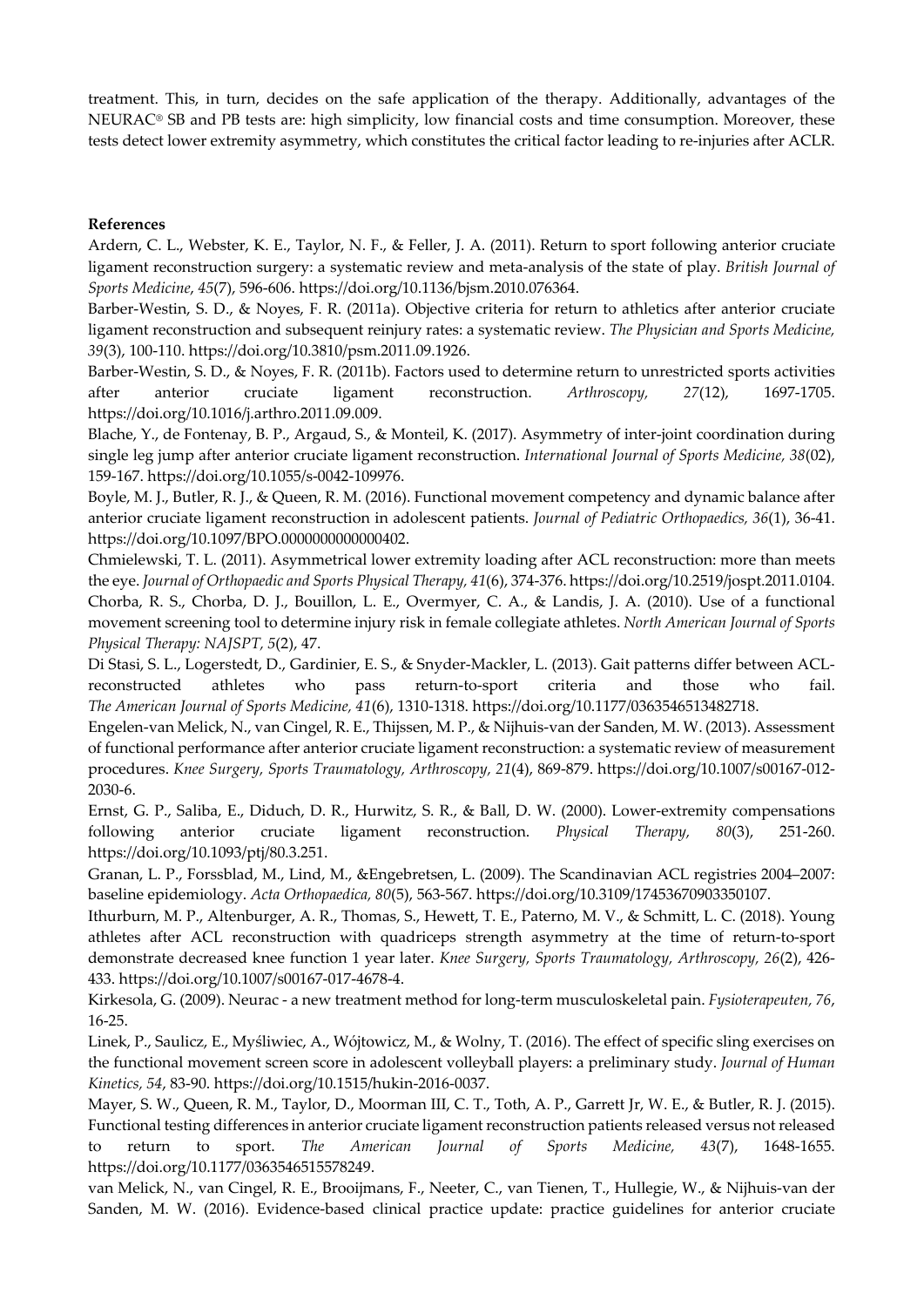ligament rehabilitation based on a systematic review and multidisciplinary consensus. *British Journal of Sports Medicine, 50*(24), 1506-1515. https://doi.org/10.1136/bjsports-2015-095898.

Minick, K. I., Kiesel, K. B., Burton, L. E. E., Taylor, A., Plisky, P., & Butler, R. J. (2010). Interrater reliability of the functional movement screen. *The Journal of Strength and Conditioning Research, 24*(2), 479-486. https:/doi.org/10.1519/JSC.0b013e3181c09c04.

Moses, B., Orchard, J., & Orchard, J. (2012). Systematic review: annual incidence of ACL injury and surgery in various populations. *Research in Sports Medicine, 20*(3-4), 157-179.https://doi.org/10.1080/15438627.2012.680633. Myer, G. D., Sugimoto, D., Thomas, S., & Hewett, T. E. (2013). The influence of age on the effectiveness of neuromuscular training to reduce anterior cruciate ligament injury in female athletes: a meta-analysis. *The American Journal of Sports Medicine, 41*(1), 203-215. https://doi.org/10.1177/0363546512460637.

Narducci, E., Waltz, A., Gorski, K., Leppla, L., & Donaldson, M. (2011). The clinical utility of functional performance tests within one-year post-acl reconstruction: a systematic review. *International Journal of Sports Physical Therapy, 6*(4), 333.

Orishimo, K. F., Kremenic, I. J., Mullaney, M. J., McHugh, M. P., & Nicholas, S. J. (2010). Adaptations in singleleg hop biomechanics following anterior cruciate ligament reconstruction. *Knee Surgery, Sports Traumatology, Arthroscopy, 18*(11), 1587-1593. https://doi.org/10.1007/s00167-010-1185-2.

Park, H., Jeong, T., & Lee, J. (2017). Effects of sling exercise on flexibility, balance ability, body form, and pain in patients with chronic low back pain. *Rehabilitation Nursing, 42*(6), E1-E8. https://doi.org/10.1002/rnj.287.

Paterno, M. V., Rauh, M. J., Schmitt, L. C., Ford, K. R., & Hewett, T. E. (2014). Incidence of second ACL injuries 2 years after primary ACL reconstruction and return to sport. *The American Journal of Sports Medicine, 42*(7), 1567-1573. https://doi.org/10.1177/0363546514530088.

Prodromos, C. C., Han, Y., Rogowski, J., Joyce, B., & Shi, K. (2007). A meta-analysis of the incidence of anterior cruciate ligament tears as a function of gender, sport, and a knee injury–reduction regimen. Arthroscopy: *The Journal of Arthroscopic and Related Surgery, 23*(12), 1320-1325. https://doi.org/10.1016/j.arthro.2007.07.003.

Renstrom, P., Ljungqvist, A., Arendt, E., Beynnon, B., Fukubayashi, T., Garrett, W., ... & Engebretsen, L. (2008). Non-contact ACL injuries in female athletes: an International Olympic Committee current concepts statement. *British Journal of Sports Medicine, 42*(6), 394-412. https://doi.org/10.1136/bjsm.2008.048934.

Rogowski, I., Vigne, G., Blache, Y., Thaunat, M., Fayard, J. M., Monnot, D., & Sonnery-Cottet, B. (2019). Does the graft used for ACL reconstruction affect the knee muscular strength ration at six months postoperatively?. *International Journal of Sports Physical Therapy, 14*(4), 546.

Teyhen, D. S., Shaffer, S. W., Lorenson, C. L., Halfpap, J. P., Donofry, D. F., Walker, M. J., Dugan, J. L, Childs, J. D. (2012a). The functional movement screen: a reliability study. *Journal of Orthopaedic and Sports Physical Therapy, 42*(6), 530-540. https://doi.org/10.2519/jospt.2012.3838.

Teyhen, D. S., Shaffer, S. W., Umlauf, J. A., Akerman, R. J., Butler, R. J., Canada, J. B., Goffar, S. L., Walker, M. J., Plisky, P. J. (2012b). Automation to improve efficiency of field expedient injury prediction screening. *The Journal of Strength and Conditioning Research, 26*, S61-S72. https://doi.org/10.1519/JSC.0b013e31825d80e6.

Vauhnik, R., Morrissey, M. C., Rutherford, O. M., Turk, Z., Pilih, I. A., & Perme, M. P. (2011). Rate and risk of anterior cruciate ligament injury among sportswomen in Slovenia. *Journal of Athletic Training, 46*(1), 92-98. https://doi.org/10.4085/1062-6050-46.1.92.

Xergia, S. A., Pappas, E., Zampeli, F., Georgiou, S., & Georgoulis, A. D. (2013). Asymmetries in functional hop tests, lower extremity kinematics, and isokinetic strength persist 6 to 9 months following anterior cruciate ligament reconstruction. *Journal of Orthopaedic and Sports Physical Therapy, 43*(3), 154-162. https://doi.org/10.2519/jospt.2013.3967.

**Table 1. Demographic characteristics of study participants.**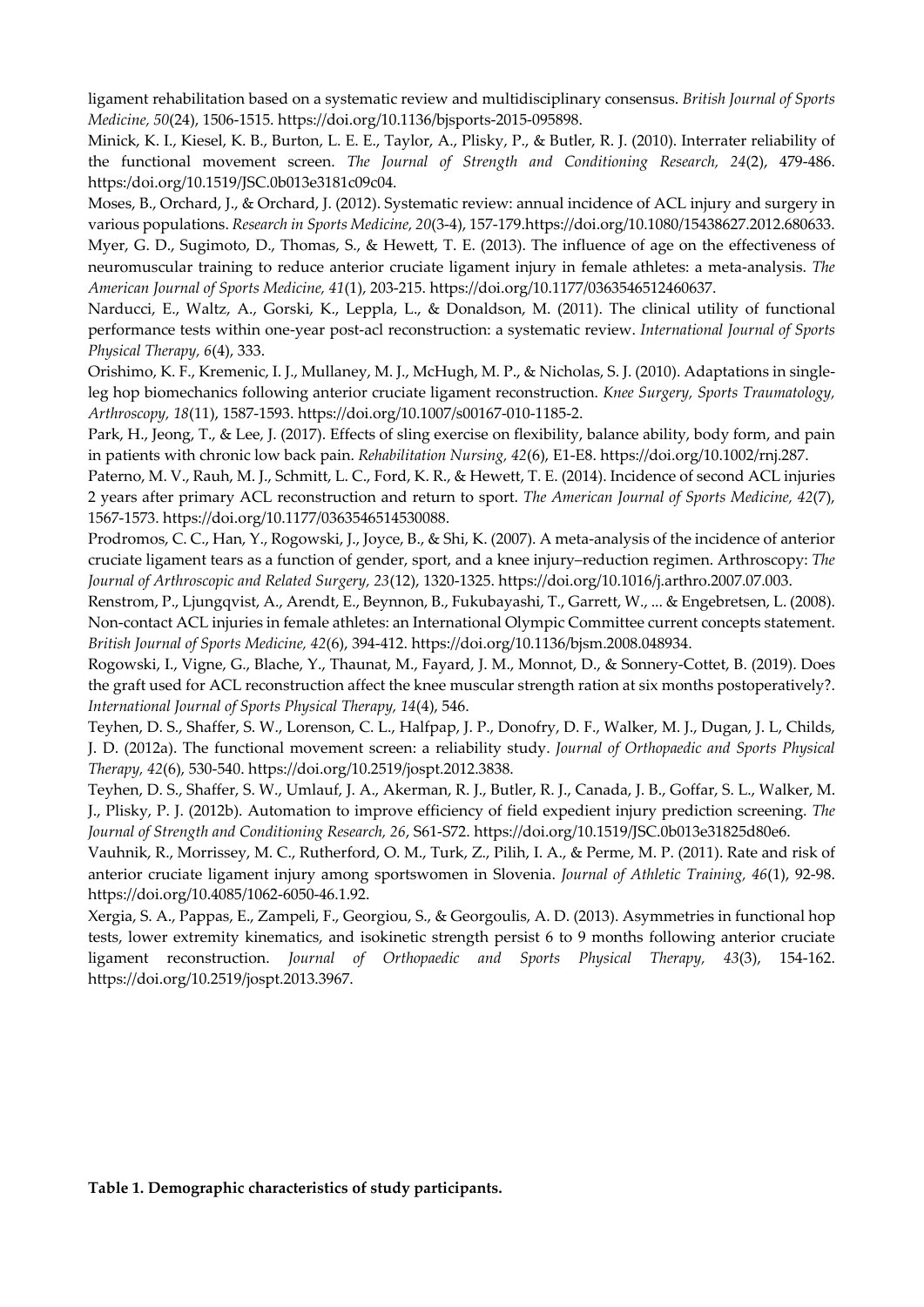|                                                                               | Study group<br>$(N = 83)$ |
|-------------------------------------------------------------------------------|---------------------------|
| Male/female ratio                                                             | 58:25                     |
| Patient age $(y)$ <sup>a</sup>                                                | $26.9 \pm 9.7$            |
| Height (m) <sup>a</sup>                                                       | $175.8 \pm 8.4$           |
| Weight (kg) <sup>a</sup>                                                      | $75.7 \pm 13.6$           |
| Body mass index $(kg/m2)a$                                                    | $24.4 \pm 3.3$            |
| Time interval from ACL surgery to functional assessment (months) <sup>a</sup> | $3.4 \pm 0.5$             |
| ACLR dominant/non-dominant extremity ratio                                    | 40:43                     |
| Primary sport/activity at the time of injury <sup>b</sup>                     |                           |
| Soccer                                                                        | 31 (37.3)                 |
| Skiing                                                                        | 17(20.5)                  |
| Volleyball                                                                    | 13(15.7)                  |
| Martial arts                                                                  | 9(10.8)                   |
| Home activities                                                               | 6(7.2)                    |
| Basketball                                                                    | 3(3.6)                    |
| Ice Hockey                                                                    | 2(2.4)                    |
| Handball                                                                      | 1(1.2)                    |
| Tennis                                                                        | 1(1.2)                    |

*a Values expressed as mean ± standard deviation b Number of participants(% of the group)*

**Table 2. The number of participants who: 1) showed higher (better) scores for the non-operated (NO) than for the operated (O) lower extremity – NO > O; 2) showed equal scores for the NO and the O lower extremity – NO = O; and 3) showed lower (worse) scores for the NO than for the O lower extremity – NO < O; in the selected FMS™ and NEURAC® tests.** 

|                           | Test        | NO > O   | $NO = O$  | NO < 0   |  |
|---------------------------|-------------|----------|-----------|----------|--|
|                           | HS          | 9(10.8)  | 66 (79.5) | 8(9.7)   |  |
| <b>FMSTM</b>              | ILL         | 5(6.0)   | 75 (90.4) | 3(3.6)   |  |
|                           | <b>ASLR</b> | 4(4.8)   | 68 (81.9) | 11(13.3) |  |
|                           | RS          | 1(1.2)   | 79 (95.2) | 3(3.6)   |  |
|                           | <b>SPL</b>  | 9(10.8)  | 65 (78.4) | 9(10.8)  |  |
| <b>NEURAC<sup>®</sup></b> | SB          | 52(62.6) | 26(31.3)  | 5(6.1)   |  |
|                           | <b>PB</b>   | 52(62.6) | 27(32.5)  | 4(4.7)   |  |
|                           | <b>SLHA</b> | 9(10.8)  | 71 (85.6) | 3(3.6)   |  |

*HS – hurdle step, ILL – in-line lunge, ASLR – active straight leg raise, RS – quadruped rotary stability, SPL – supine pelvic lift, SB – supine bridging, PB – prone bridging, SLHA – side-lying hip abduction*